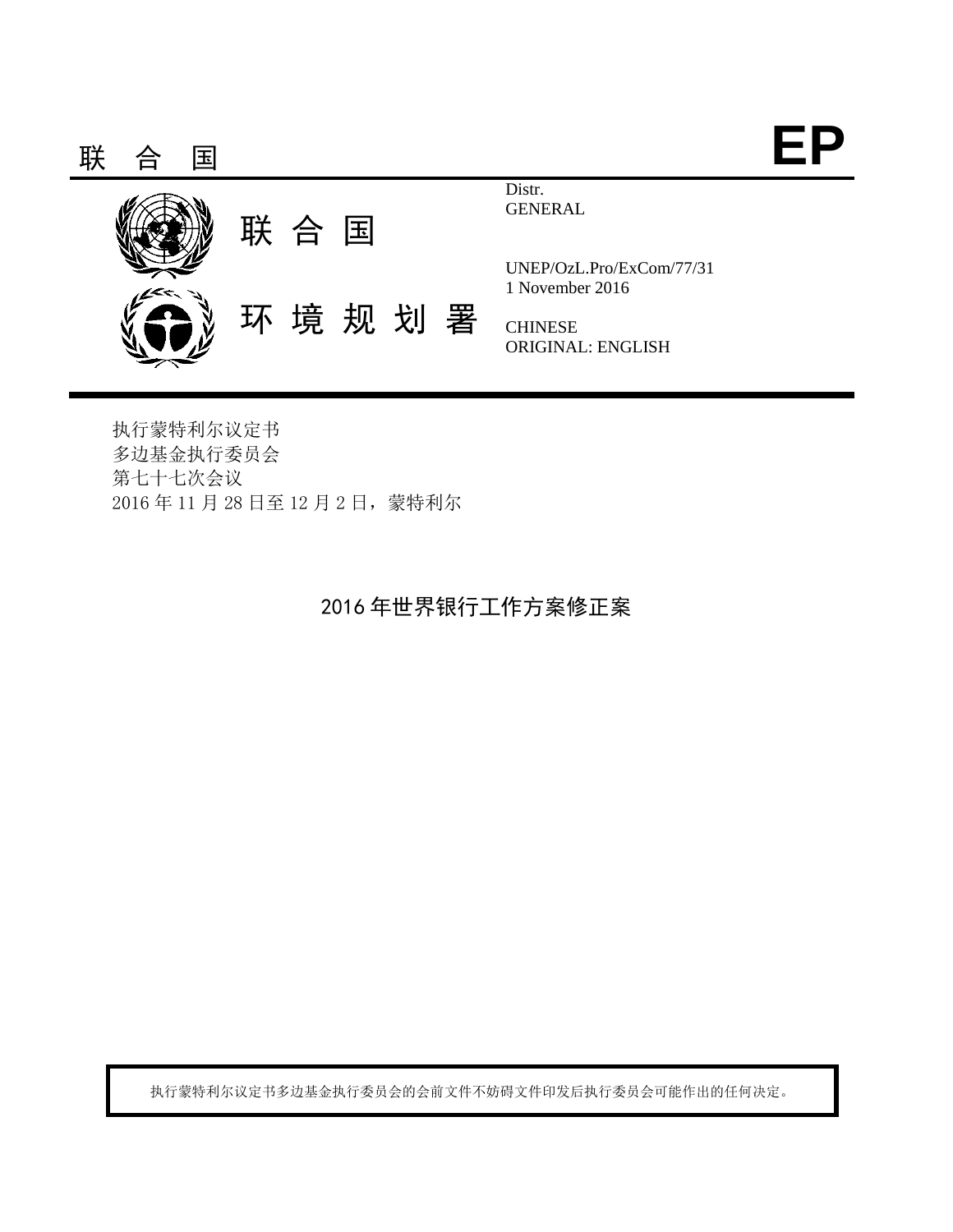# 基金秘书处的评论和建议

1. 世界银行请执行委员会核准表 1 所列 2016 年工作方案修正案的 1,022,321 美元外加 机构支助费用 71,563 美元。申请材料附在本文件后。

## 表 1:2016 年世界银行工作方案修正案

| 国家                      | 活动/项目                             | 请求数额<br>(美元) | 建议数额<br>(美元) |
|-------------------------|-----------------------------------|--------------|--------------|
| 建议一揽子核准的活动<br>A 节:      |                                   |              |              |
| 体制强化项目续展<br>A1:         |                                   |              |              |
| 约旦                      | 体制强化项目续展(第十二期)                    | 188,586      | 188,586      |
| 泰国                      | 体制强化项目续展(第八期)                     | 443,735      | 443,735      |
|                         | A1 小计                             | 632, 321     | 632, 321     |
| A1 机构支助费用               | (体制强化占7%):                        | 44, 263      | 44, 263      |
|                         | A1 共计                             | 676, 584     | 676, 584     |
| 项目编制<br>A2:             |                                   |              |              |
|                         | 编制氟氯烃淘汰管理计划<br>(第二阶段)<br>(总体战略)   | 90,000       | 90,000       |
|                         | 编制氟氯烃淘汰投资活动<br>(泡沫塑料行<br>(第二阶段)   | 120,000      | 120,000      |
|                         | 业)                                |              |              |
| 泰国                      | 氟氯烃淘汰投资活动项目编制(第二阶段)<br>(商用制冷      | 90,000       | 90,000       |
|                         | 行业)                               |              |              |
|                         | 氟氯烃淘汰投资活动项目编制(第二阶段)<br>(溶剂行<br>业) | 90,000       | 90,000       |
|                         | A2 小计                             | 390,000      | 390,000      |
| A2 机构支助费用<br>(项目编制占7%): |                                   |              | 27,300       |
|                         |                                   | 27,300       |              |
|                         | A2 共计<br>总计<br>(A1 和 A2)          | 417,300      | 417,300      |
|                         | 1,093,884                         | 1,093,884    |              |

# A 节: 建议一揽子核准的活动

# A1:体制强化

# 项目说明

2. 世界银行提交了关于续展表 1 所列国家体制强化项目的请求。这些项目的说明载于 本文件附件一。

# 秘书处的评论

3. 秘书处对照关于供资资格和数额的准则及有关决定审查了世界银行代表有关政府提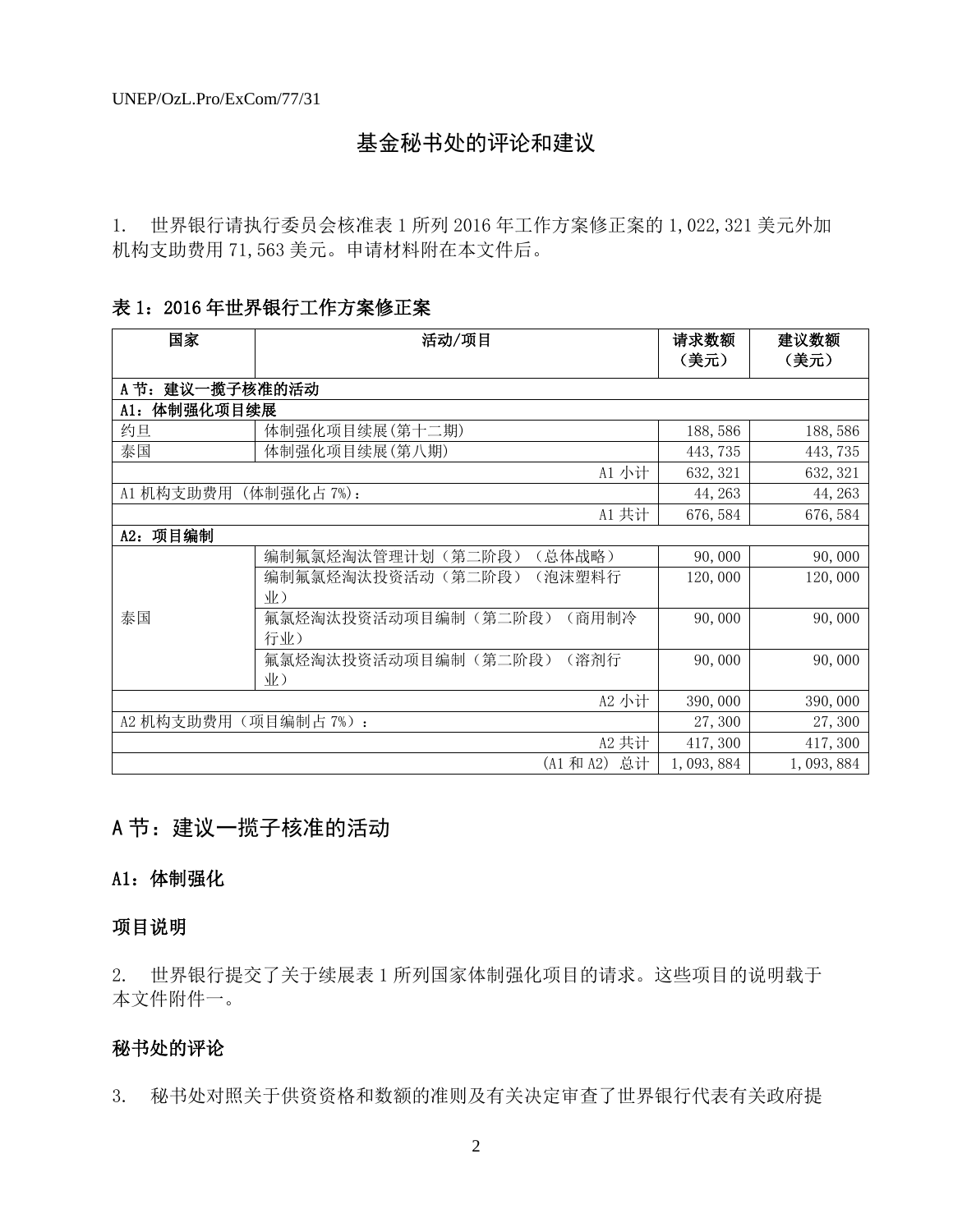交的关于续展两个体制强化项目的请求。仔细核对了上期体制强化工作计划、国家方案和 第 7 条数据、氟氯烃淘汰管理计划执行情况最新报告、该机构的进度报告以及蒙特利尔议 定书缔约方会议的有关决定。秘书处注意到这两个国家达到了蒙特利尔议定书规定的消耗 臭氧层物质淘汰目标,其年度氟氯烃消费量未超过两国分别与执行委员会达成的氟氯烃淘 汰管理计划协定所规定的年度最高允许消费总量。此外,提出的请求都根据第 74/51 号决 定(e)段列出了下期体制强化项目规划活动的业绩指标<sup>1</sup>。

#### 秘书处的建议

4. 秘书处建议一揽子核准本文件表 1 所载约旦和泰国体制强化续展请求和供资额。执 行委员会不妨向上述政府表达本文件附件二所载评论。

#### A2:项目编制

泰国:编制氟氯烃淘汰管理计划(第二阶段)(总体战略)(90,000 美元)

泰国:编制氟氯烃淘汰投资活动(第二阶段):泡沫塑料行业(120,000 美元);商用制 冷行业(90,000 美元);溶剂行业(90,000 美元)

#### 项目说明

5. 世界银行代表泰国政府提交一项请求,请求编制氟氯烃淘汰管理计划第二阶段,并 编制泡沫塑料、商用制冷和溶剂行业的投资活动,以期到 2020 年利用表 1 所示供资额实 现减少 35%的目标。提交的文件包括关于氟氯烃淘汰管理计划第一阶段执行情况进度报 告、请求供资的理由、将执行的活动以及相应的预算。

#### 秘书处的评论

l

6. 秘书处注意到,该项请求没有超出第 71/42 号决定(d)、(f)和(g)段规定的限 额, 因为符合供资资格的剩余氟氯烃消费量是 708.5 ODP 吨, 所以泰国政府应获得最多 90,000 美元,外加机构支助费用,用于编制氟氯烃淘汰管理计划第二阶段的总体战略。 泡沫塑料、商用制冷和溶剂行业计划的氟氯烃淘汰投资活动项目编制请求供资总额(30 万美元)符合第 71/42 号决定,剩余消费量符合为这些行业供资的资格。

7. 至于为什么在氟氯烃淘汰管理计划第一阶段活动仍在进行之时提交第二阶段的项目 编制请求,世界银行解释说,第二阶段预计于 2018 年(即第一阶段结束时)提交供核准, 第一阶段的活动正在进行之中。

<sup>&</sup>lt;sup>1</sup> 执行委员会决定继续使用第 61 次会议(第 61/43 号决定(c)段)核准的现行体制强化续展格式,但第 10 节作了修改,规定应列入业绩指标。见 UNEP/OzL.Pro/ExCom/74/56 号文件(第 74/51 (e)号决定)附 件十九。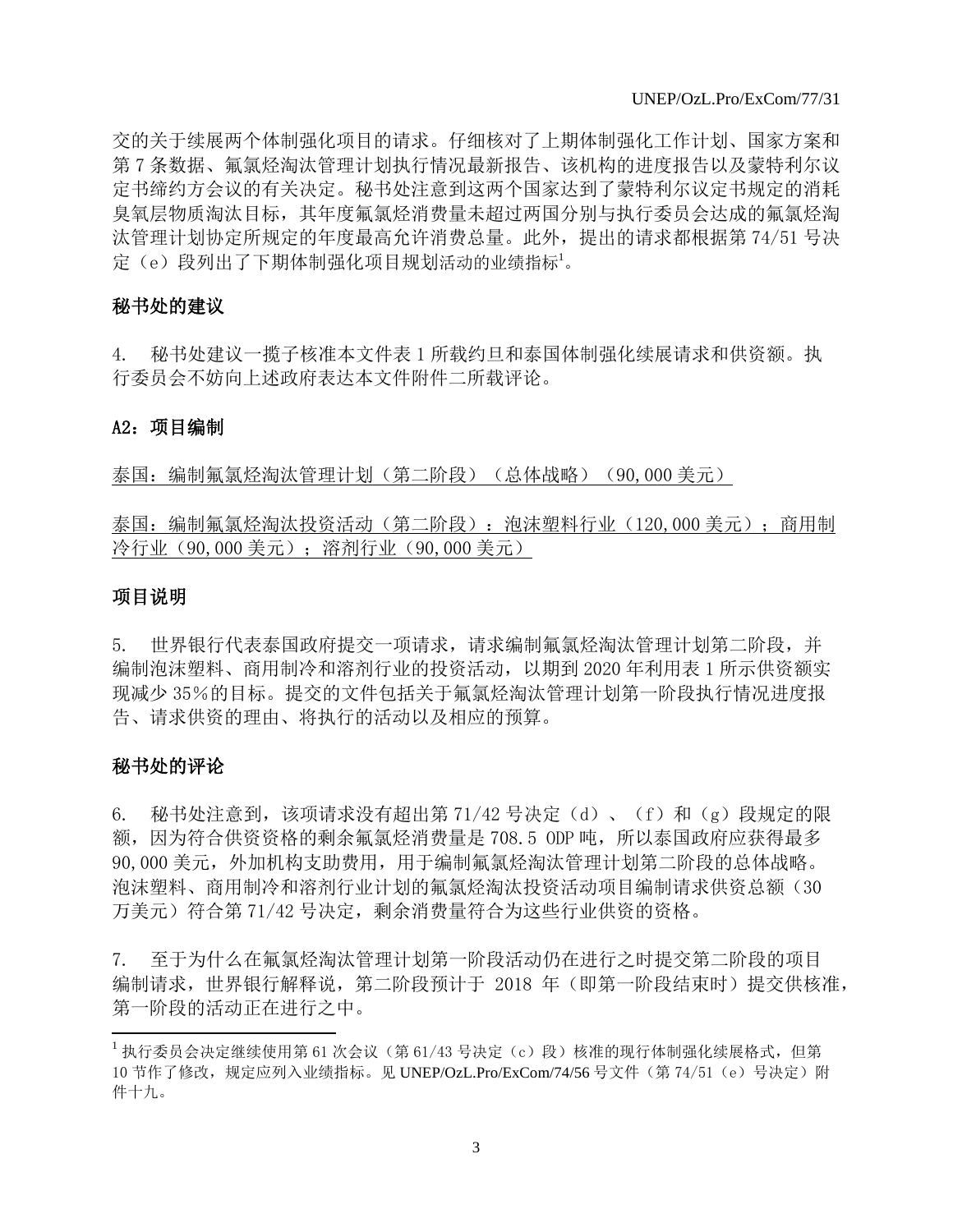8. 秘书处还注意到,泰国氟氯烃淘汰管理计划第一阶段的付款申请将提交执行委员会 七十七次会议。

# 秘书处的建议

9. 秘书处建议一揽子核准表 1 所载泰国氟氯烃淘汰管理计划第二阶段项目编制(总体 战略)以及泡沫塑料、商用制冷和溶剂行业氟氯烃淘汰投资活动编制请求及供资额。

 $\overline{\phantom{a}}$ 

 $^2$  UNEP/OzL.Pro/ExCom/77/65  $\scriptstyle\circ$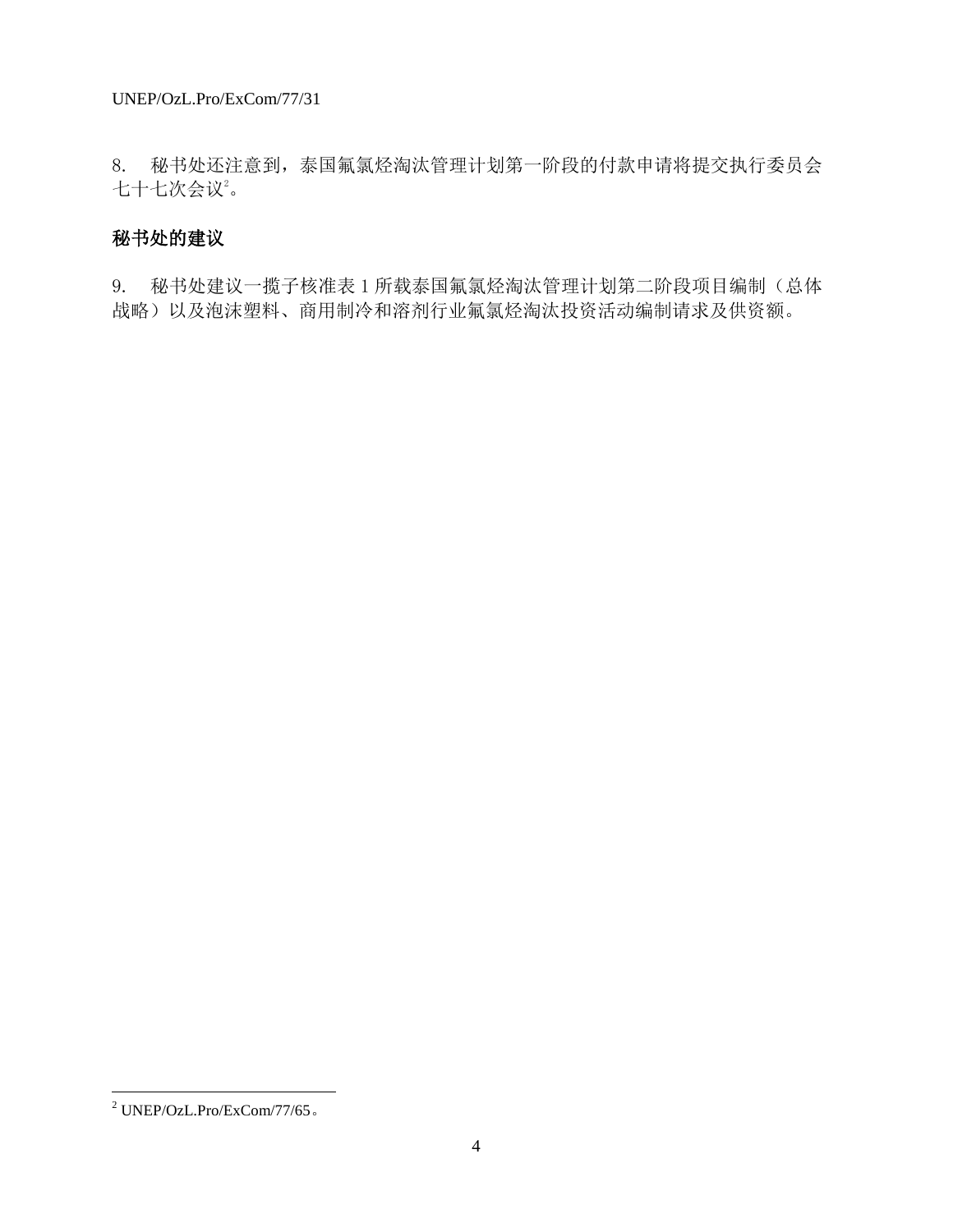#### **Annex I**

## **INSTITUTIONAL STRENGTHENING PROJECT PROPOSALS**

## **Jordan: Renewal of institutional strengthening**

| Summary of the project and country profile                                            |              |          |           |
|---------------------------------------------------------------------------------------|--------------|----------|-----------|
| Implementing agency:                                                                  | World Bank   |          |           |
| Amounts previously approved for institutional strengthening (US \$):                  |              |          |           |
|                                                                                       | Phase I:     | Jul-92   | 170,000   |
|                                                                                       | Phase II:    | May-97   | 113,333   |
|                                                                                       | Phase III:   | Jul-99   | 113,333   |
|                                                                                       | Phase IV:    | $Jul-01$ | 113,333   |
|                                                                                       | Phase V:     | Jul-03   | 147,333   |
|                                                                                       | Phase VI:    | Jul-05   | 147,320   |
|                                                                                       | Phase VII:   | Jul-07   | 147,333   |
|                                                                                       | Phase VIII:  | Jul-09   | 110,500   |
|                                                                                       | Phase IX:    | $Dec-10$ | 147,333   |
|                                                                                       | Phase X:     | Dec-12   | 147,333   |
|                                                                                       | Phase XI:    | $Nov-14$ | 147,333   |
|                                                                                       |              | Total:   | 1,504,484 |
| Amount requested for renewal (phase XII) (US \$):                                     | 188,586      |          |           |
| Amount recommended for approval for phase XII (US \$):                                | 188,586      |          |           |
| Agency support costs (US \$):                                                         | 13,201       |          |           |
| Total cost of institutional strengthening phase XII to the Multilateral Fund (US \$): | 201,787      |          |           |
| Date of approval of country programme:                                                |              |          | 1993      |
| Date of approval of HCFC phase-out management plan:                                   | 2011         |          |           |
| Baseline consumption of controlled substances (ODP tonnes):                           |              |          |           |
| (a) Annex B, Group III (methyl chloroform) (average 1998-2000)                        | 18.2         |          |           |
| (b) Annex C, Group I (HCFCs) (average 2009-2010)                                      |              |          | 83.0      |
| (c) Annex E, (methyl bromide) (average 1995-1998)                                     |              |          | 176.3     |
| Latest reported ODS consumption (2015) (ODP tonnes) as per Article 7:                 |              |          |           |
| (a) Annex B, Group III (methyl chloroform)                                            |              |          | 0.00      |
| (b) Annex C, Group I (HCFCs)                                                          |              |          | 73.99     |
| (c) Annex E, (methyl bromide)                                                         |              |          | 0.00      |
|                                                                                       |              | Total:   | 73.99     |
| Year of reported country programme implementation data:                               | 2015         |          |           |
| Amount approved for projects (as at May 2016) (US \$):                                | 23, 201, 353 |          |           |
| Amount disbursed (as at December 2014) (US \$):                                       | 20,320,383   |          |           |
| ODS to be phased out (as at May 2016) (ODP tonnes):                                   | 2,239.0      |          |           |
| ODS phased out (as at December 2014) (ODP tonnes):                                    | 1,940.2      |          |           |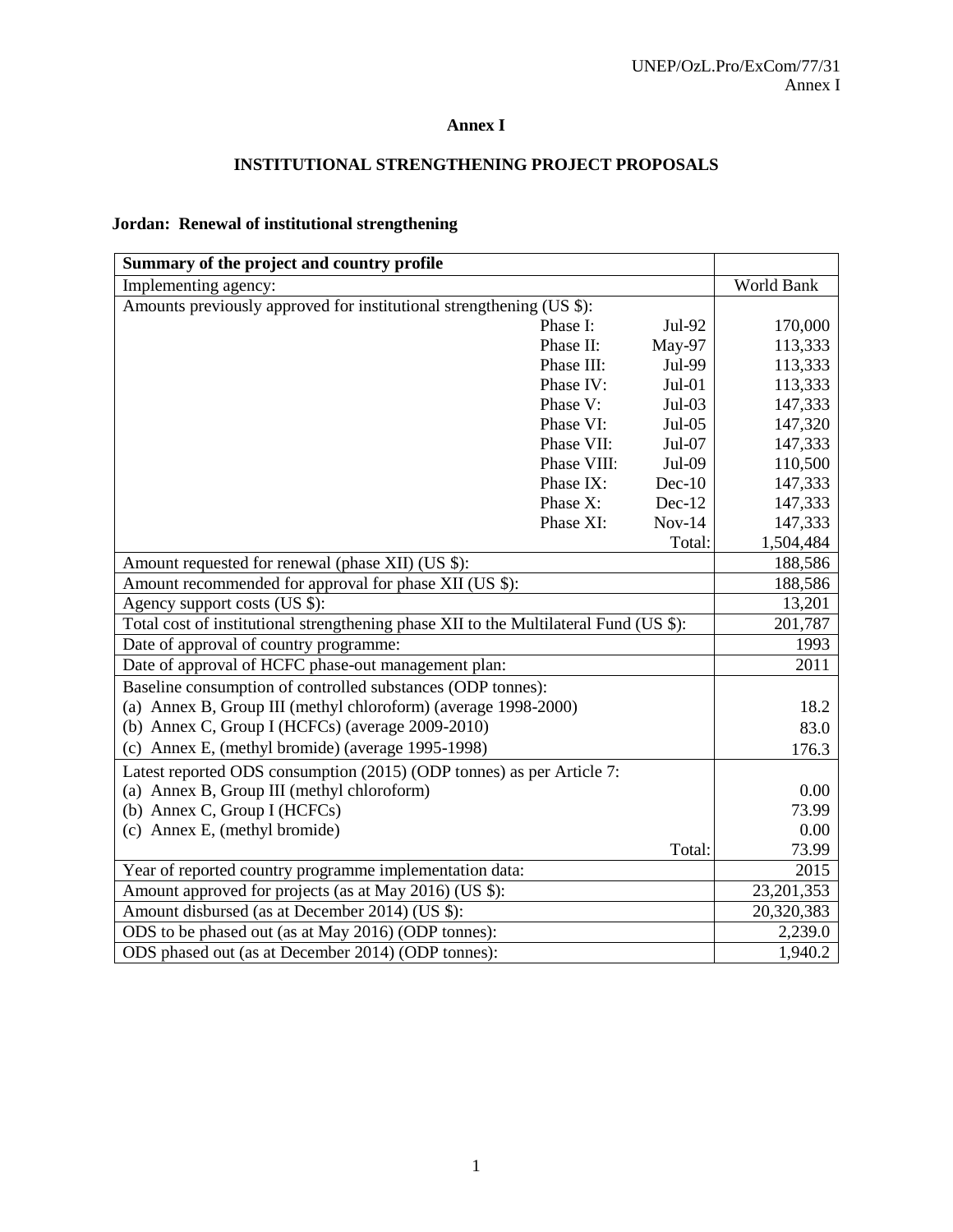#### 1. Summary of activities and funds approved by the Executive Committee:

| <b>Summary of activities</b>                                                                     | <b>Funds</b> |
|--------------------------------------------------------------------------------------------------|--------------|
|                                                                                                  | approved (US |
|                                                                                                  |              |
| Investment projects:<br>(a)                                                                      | 18,185,307   |
| Institutional strengthening:<br>(b)                                                              | 1,504,484    |
| Project preparation, technical assistance, training and other non-investment<br>(c)<br>projects: | 3,511,562    |
| Total:                                                                                           | 23, 201, 353 |

#### Progress report

2. The highlights of phase XI of the IS project for Jordan were the ODS rules signed by the Minister of Environment in July 2016 and the elimination of methyl bromide consumption for controlled uses in agricultural applications from 1 January 2015 onwards. The national ozone unit (NOU) drafted the new rules requiring import and export licenses for ODS alternatives as well as ODS-containing products, the trade ban on second-hand compressors, and the ban on the import and local manufacturing of HCFC-22-based air-conditioning (AC). Annual HCFC quotas were issued and enforced. The NOU facilitated the verification of HCFC consumption by the lead agency for the HPMP and submitted ODS data to the Fund and Ozone Secretariats indicating compliance with Jordan's commitments to the Executive Committee and its Montreal Protocol obligations, and participated in regional network, Montreal Protocol and both Executive Committee meetings.

3. Other NOU activities included, *inter alia*, workshops for enterprises, trade groups and importers; facilitating the issuance of instructions for controlling imports and exports of HFCs; and activities related to the preparation of stage II of the HPMP. The NOU ensured coordination with the national Institute of Standards and Metrology on minimum energy performance standards that will ensure that energy consumption in new AC units is equal to or lower than that of the units being replaced.

#### Plan of action

4. Jordan will continue to prioritize HCFC phase-out from the policy and regulatory perspective as well as the investment side as the country embarks on stage II of the HPMP. Inter-ministerial coordination and liaison work will be intensified to address all remaining HCFC-based manufacturing in small and medium-size enterprises. The IS project will enable the NOU and Ministry of Environment to pursue consultative and coordination activities to complement and facilitate the technical and conversion activities that will be initiated under stage II. The IS project will support sustainable phase-out of both Annex A and E substances, including ongoing monitoring of importers and industry, training of customs officers and strengthening institutions to track potential controlled uses of ODS. The NOU will carry out regular annual monitoring; reporting and public awareness activities; and attend ozone-related meetings. It is expected that the NOU will take the lead in informing and building awareness in the country on HFC uses and implications while managing and coordinating the ODS-alternative survey with the implementing agencies.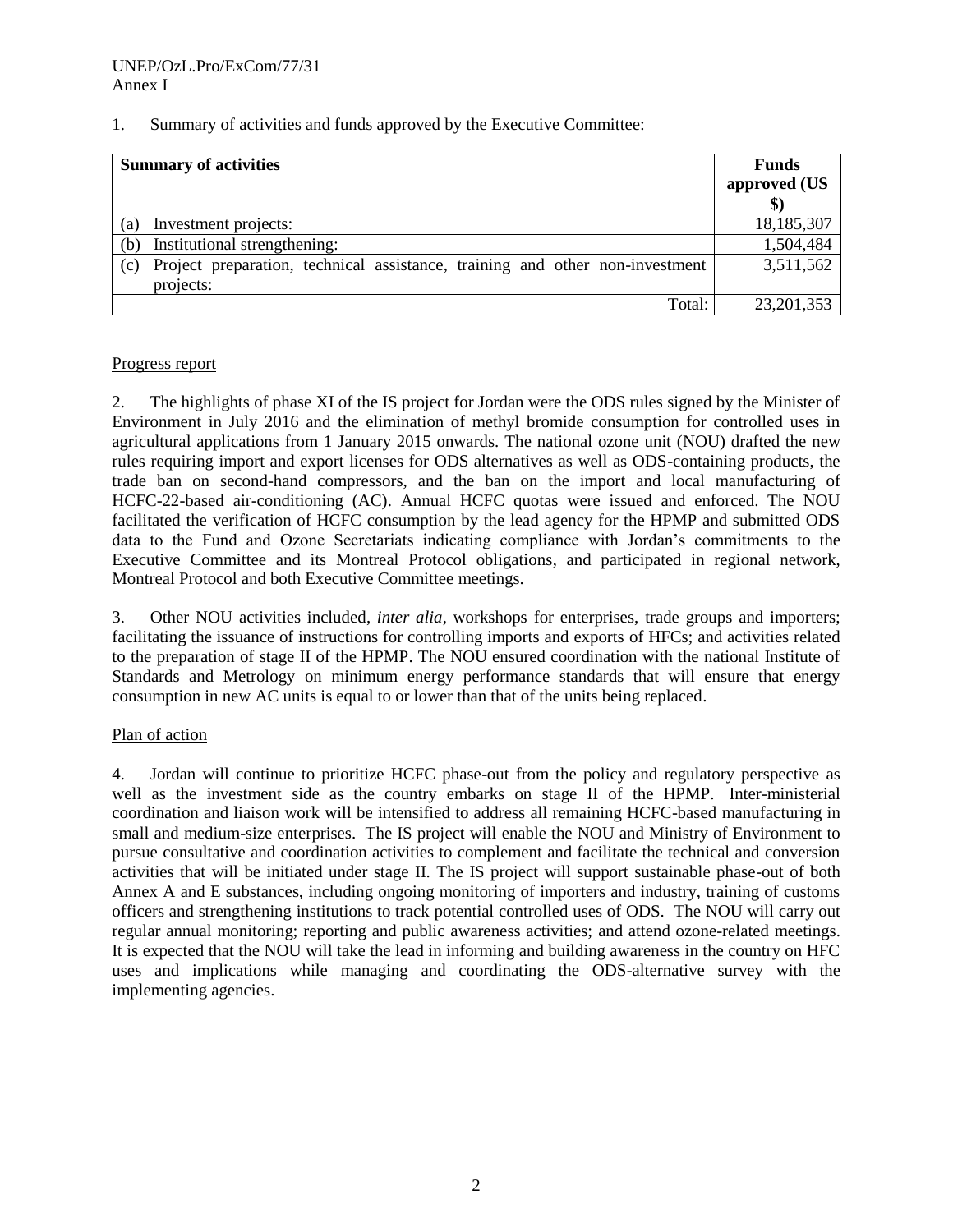#### **Thailand: Renewal of institutional strengthening**

| Summary of the project and country profile                                             |            |          |            |
|----------------------------------------------------------------------------------------|------------|----------|------------|
| Implementing agency:                                                                   | World Bank |          |            |
| Amounts previously approved for institutional strengthening (US \$):                   |            |          |            |
|                                                                                        | Phase I:   | Mar-93   | 400,000    |
|                                                                                        | Phase II:  | Jul-98   | 266,667    |
|                                                                                        | Phase III: | $Jul-03$ | 346,667    |
|                                                                                        | Phase IV:  | Jul-05   | 346,668    |
|                                                                                        | Phase V:   | Jul-07   | 346,668    |
|                                                                                        | Phase VI:  | Jul-09   | 260,001    |
|                                                                                        | Phase VII  | $Dec-12$ | 346,668    |
|                                                                                        |            | Total:   | 2,313,339  |
| Amount requested for renewal (phase VIII) (US \$):                                     |            |          | 443,735    |
| Amount recommended for approval for phase VIII (US \$):                                |            |          | 443,735    |
| Agency support costs (US \$):                                                          |            |          | 31,061     |
| Total cost of institutional strengthening phase VIII to the Multilateral Fund (US \$): |            |          | 474,797    |
| Date of approval of country programme:                                                 | 1993       |          |            |
| Date of approval of HCFC phase-out management plan:                                    | 2012       |          |            |
| Baseline consumption of controlled substances (ODP tonnes):                            |            |          |            |
| (a) Annex B, Group III (methyl chloroform) (average 1998-2000)                         |            |          | 54.6       |
| (b) Annex C, Group I (HCFCs) (average 2009-2010)                                       |            |          | 927.6      |
| (c) Annex E (methyl bromide) (average 1995-1998)                                       |            |          | 183.0      |
| Latest reported ODS consumption (2015) (ODP tonnes) as per Article 7:                  |            |          |            |
| (a) Annex B, Group III (methyl chloroform)                                             |            |          | 0.00       |
| (b) Annex C, Group I (HCFCs)                                                           |            |          | 773.5      |
| (c) Annex E (methyl bromide)                                                           |            |          | 0.00       |
|                                                                                        |            | Total:   | 864.45     |
| Year of reported country programme implementation data:                                | 2015       |          |            |
| Amount approved for projects (as at May 2016) (US \$):                                 |            |          | 73,916,564 |
| Amount disbursed (as at December 2014) (US \$):                                        |            |          | 49,707,332 |
| ODS to be phased out (as at May 2016) (ODP tonnes):                                    |            |          | 8,539.7    |
| ODS phased out (as at December 2014) (ODP tonnes):                                     | 8,085.7    |          |            |

#### 5. Summary of activities and funds approved by the Executive Committee:

| <b>Summary of activities</b>                                                                     | <b>Funds</b> |
|--------------------------------------------------------------------------------------------------|--------------|
|                                                                                                  | approved (US |
|                                                                                                  |              |
| Investment projects:<br>(a)                                                                      | 65,437,649   |
| Institutional strengthening:<br>(b)                                                              | 2,313,339    |
| Project preparation, technical assistance, training and other non-investment<br>(c)<br>projects: | 6,165,576    |
| Total:                                                                                           | 73,916,564   |

#### Progress report

6. Phase VII of the IS project for Thailand was executed by NOU in the Department of Industrial Works and covered the period 2013-2016. Through effective enforcement of the control measure and quota system, Thailand was able to meet and sustain its Montreal Protocol obligations. Public awareness activities were conducted including the dissemination of public awareness materials and the celebrations of the Ozone Day. The NOU worked with the World Bank and stakeholders to implement stage I of the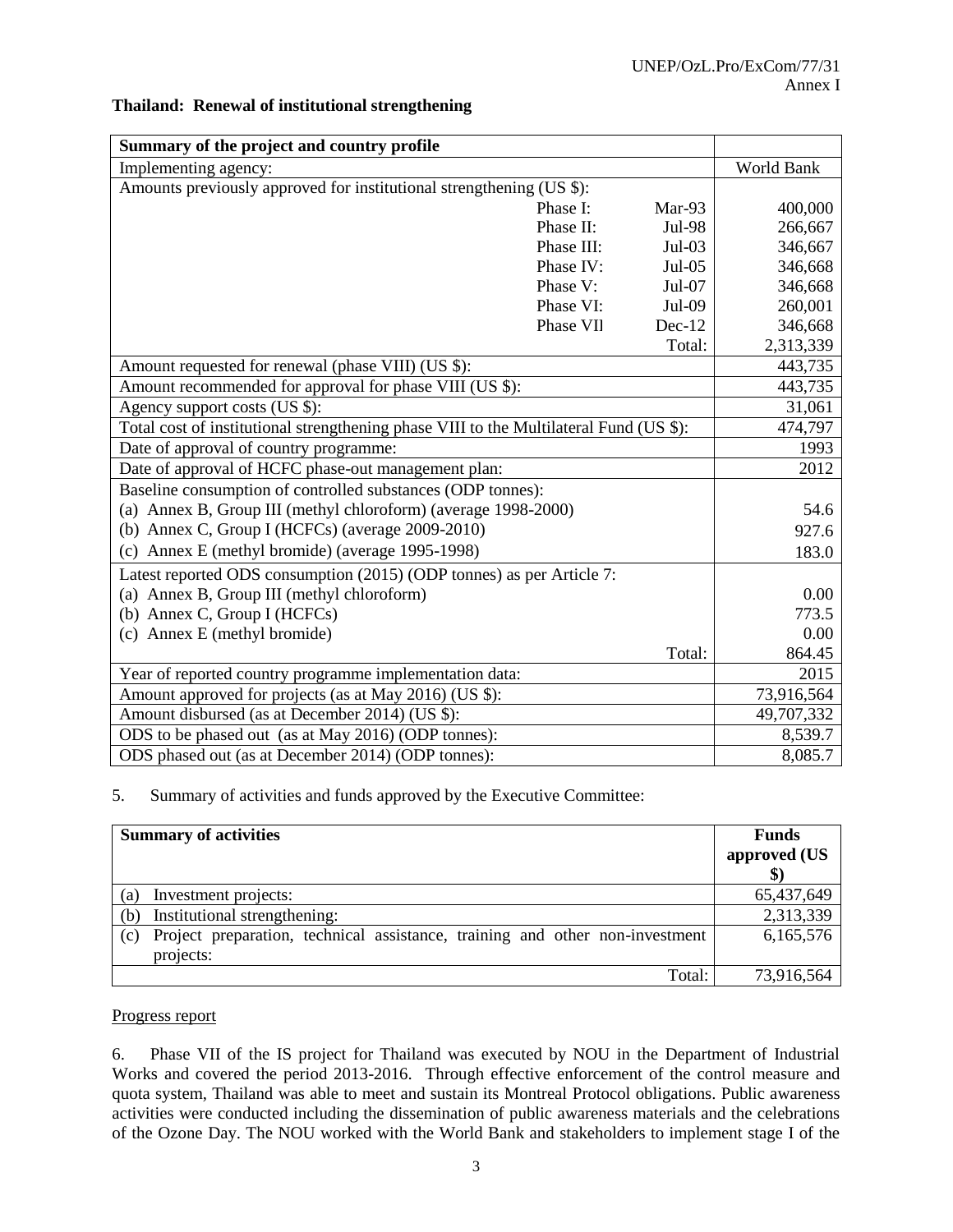#### UNEP/OzL.Pro/ExCom/77/31 Annex I

HPMP and reached agreement with chemical suppliers and HCFC consuming industries including foam and air-conditioning sectors to eliminate the use of HCFC-141b in the foam sector (except spray foam applications) and the use of HCFC-22 in air-conditioning equipment with a cooling capacity of lower than 50,000 BTU/hr from 1 January 2017. The NOU participated in regional network and Montreal Protocol meetings and submitted country programme implementation reports and Article 7 data to the Fund and Ozone Secretariats, respectively.

#### Plan of action

7. Thailand aims to sustain its ODS phase-out and implement further actions to phase-out HCFCs through the following activities: continue the effective management of ODS phase-out activities; build the capacity of the NOU and Government agencies; complement the implementation of HCFC phase-out with policy development and measures to sustain compliance; conduct public awareness activities; and, achieve consensus on HFC phase-down amongst relevant industries. The IS project will support the Department of Industrial Works to coordinate and implement actions and measures to ensure the control of HCFC consumption in relevant industries; the allocation of quotas to HCFC importers; monitoring imports and exports in close collaboration with the custom department; and conducting workshops and public awareness to sustain public support for the Government's effort to protect the ozone layer.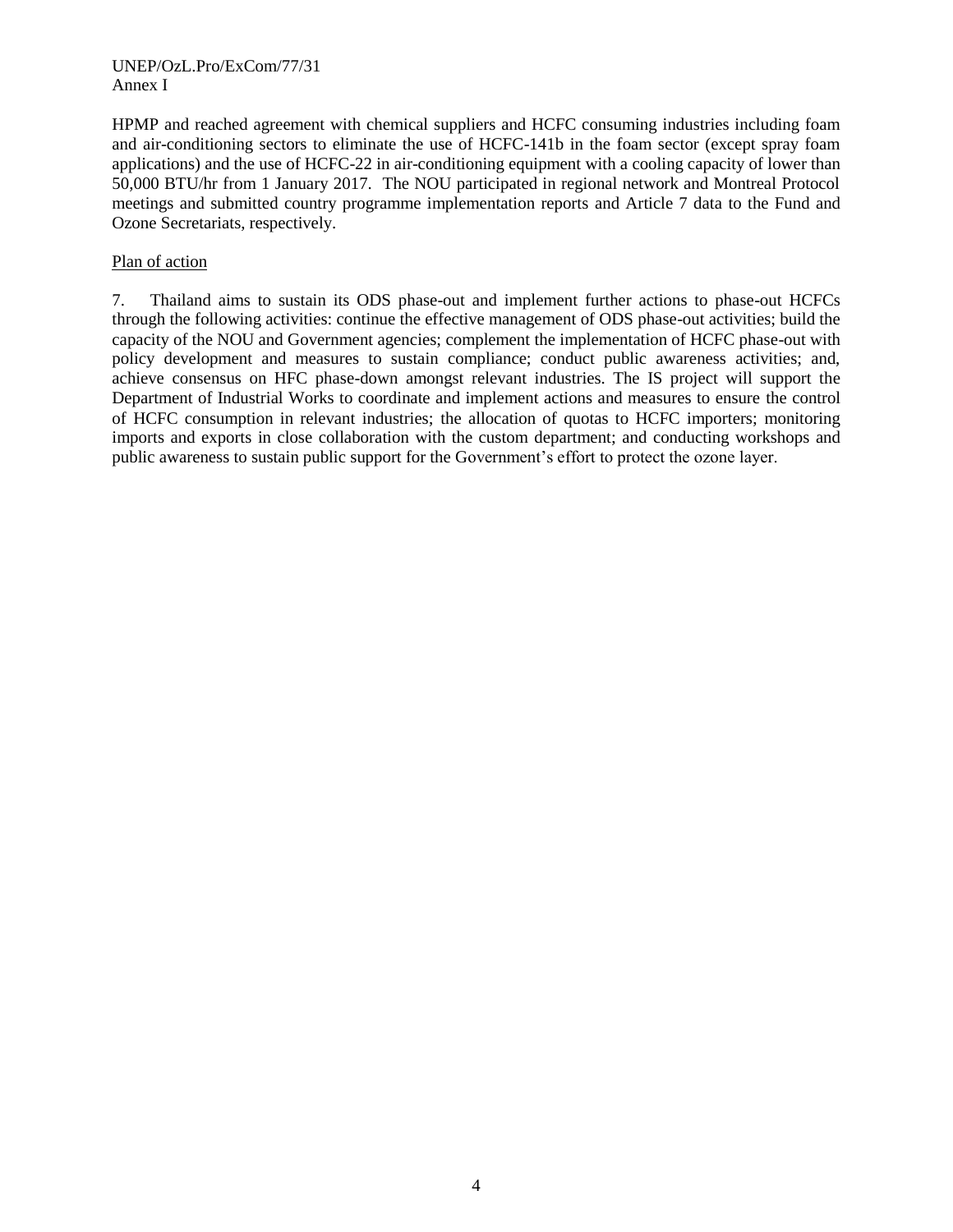## 附件二

# 执行委员会对提交第七十七次会议的机构强化项目续展的意见

#### 约旦

1. 执行委员会审查了约旦体制强化项目(第十二期)申请报告,并赞赏地注意到约旦 及时向基金秘书处提交了国家方案数据,并向臭氧秘书处提交了第7条数据,说明该国已 于 2015 年 1 月 1 日成功将氟氯烃消费量从基准削减 10%。执行委员会鼓励约旦履行其氟 氯烃淘汰管理计划协定,继续执行配额和许可证制度,在 2016 年和 2017 年进一步削减氟 氯烃消费量。执行委员会相信,约旦将执行氟氯烃淘汰管理计划第一阶段的剩余活动,加 强其政策行动的效力,同时为氟氯烃淘汰计划的下一阶段创造有利环境。

## 泰国

2. 执行委员会审查了泰国体制强化项目(第八期)申请报告,并赞赏地注意到泰国国 家臭氧机构取得的成就。执行委员会特别注意到为执行氟氯烃淘汰管理计划第一阶段所做 的工作,泰国有一个完善和可靠的消耗臭氧层物质许可证制度,履行了蒙特利尔议定书规 定的数据报告和减少消费义务。执行委员会期望,在今后两年内,泰国将继续执行其规划 的活动,特别是执行进口配额制度,以维持迄今为止在淘汰消耗臭氧层物质方面取得的成 绩,实现蒙特利尔议定书规定的 2017 年和 2018 年氟氯烃淘汰目标。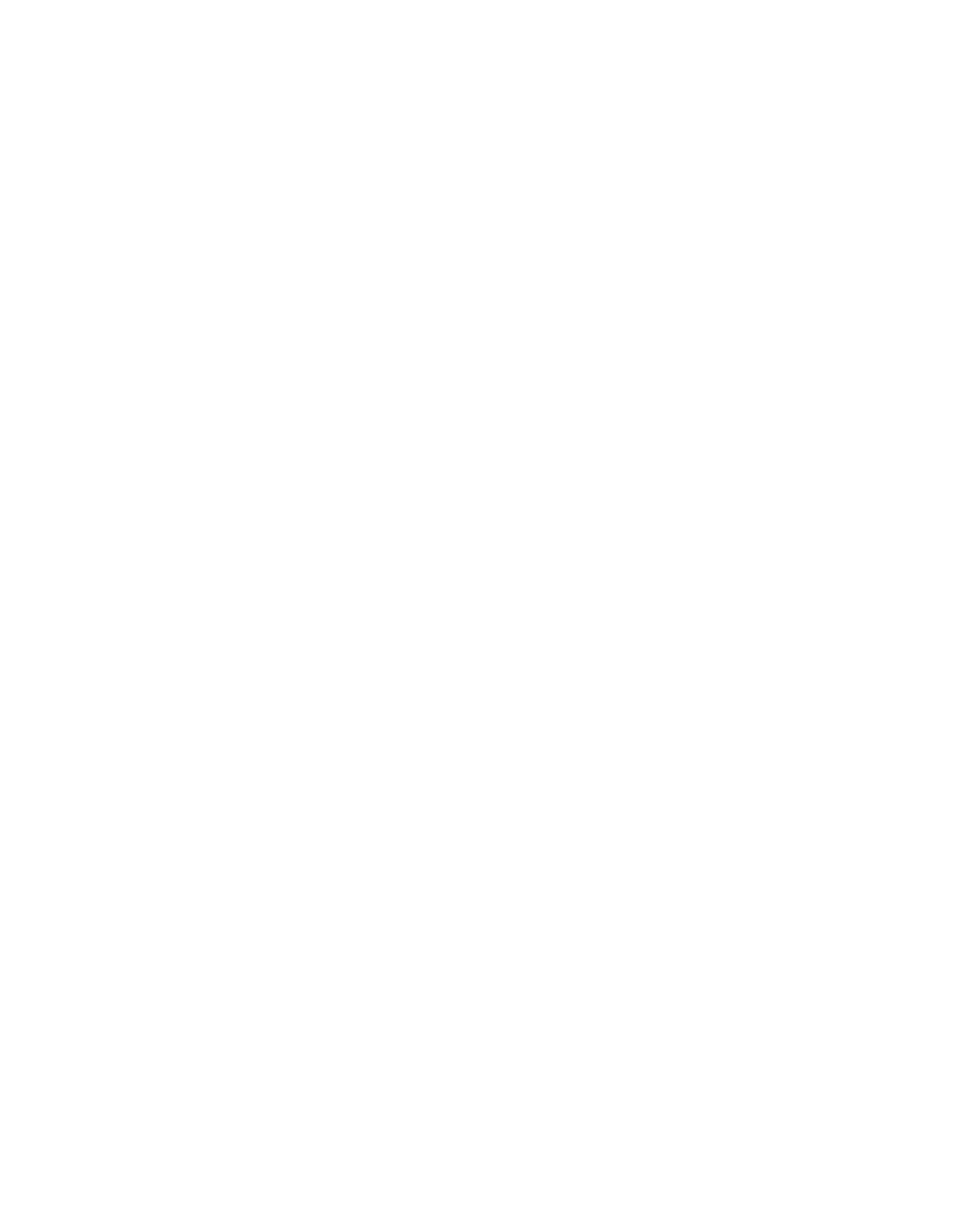# 2016 BUSINESS PLAN WORK PROGRAM AMENDMENT



# WORLD BANK IMPLEMENTED MONTREAL PROTOCOL OPERATIONS

Presented to the 77<sup>th</sup> Meeting of the Executive Committee of the Multilateral Fund

3 October 2016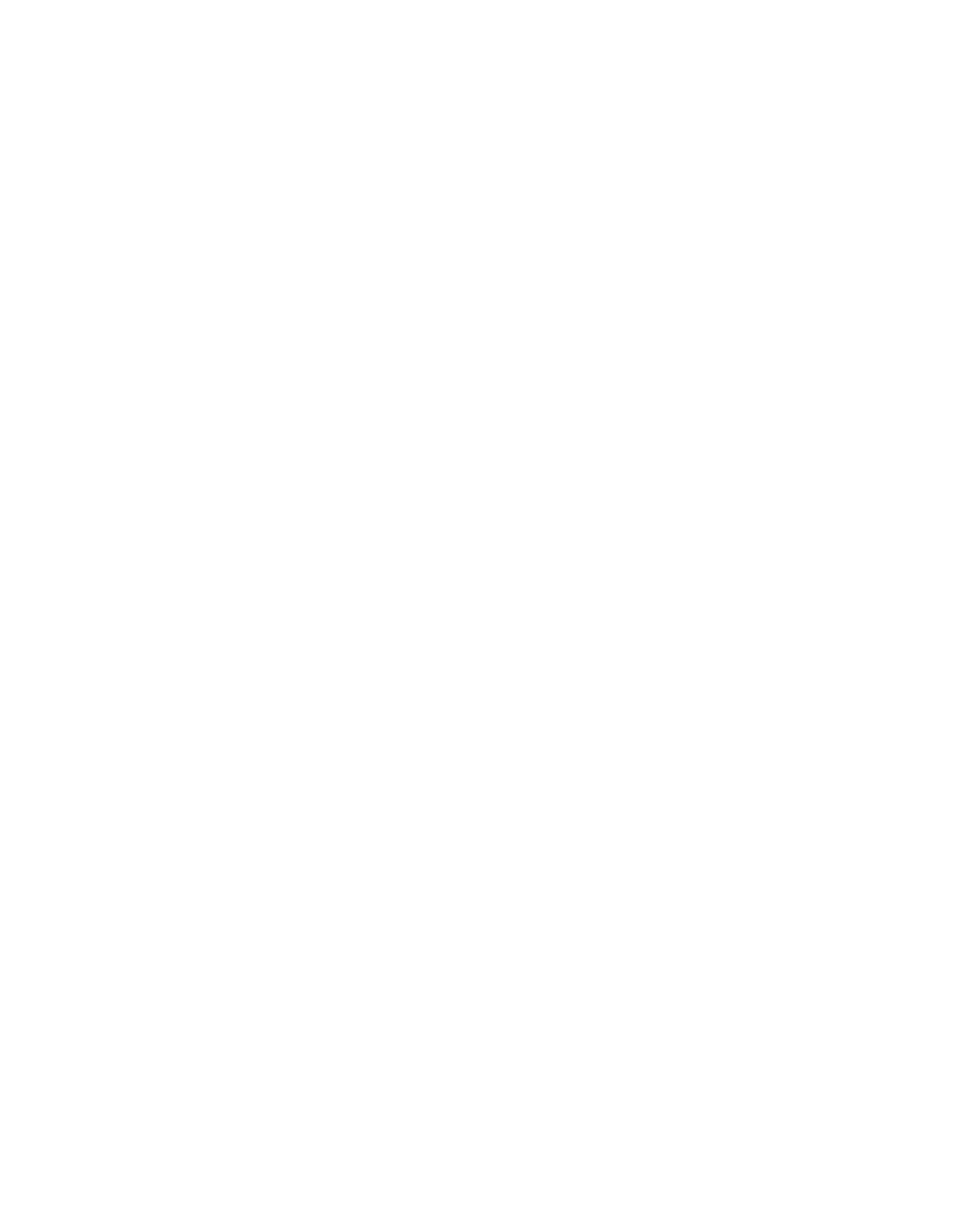#### WORK PROGRAM FOR

#### WORLD-BANK IMPLEMENTED MONTREAL PROTOCOL OPERATIONS

1. This proposed work program amendment for Bank-Implemented Montreal Protocol Operations is prepared on the basis of the 2016-2018 World Bank Business Plan which was approved by the Executive Committee at its  $75<sup>th</sup>$  meeting.

2. The 2016-2018 World Bank Business Plan consists of investment and non-investment activities to assist Article 5 partner countries to meet their HCFC reduction target, the 2020 35% reduction. The Business Plan includes, in addition to deliverables associated with previously approved and new investment activities, requests to extend support for implementation of existing institutional strengthening projects in 2 countries.

3. As part of the 2016-2018 Business Plan, the World Bank plans to submit new preparation fund requests for HCFC sector plans Stage II for Argentina, and Thailand, and project proposals for Argentina, China, Indonesia, Jordan, the Philippines, Thailand and Vietnam.

### **2016 Work Program – ExCom 77 Amendment**

4. The proposed 2016 Work Program Amendment being submitted for consideration at the  $77<sup>th</sup>$ Meeting of the Executive Committee, includes funding requests for Agency Core Unit Costs, two institutional strengthening renewal and four preparation activities for stage II HPMP for Thailand, outlined in Table 1 below. Detailed explanation on Thailand's request for the Stage II preparation activities are described in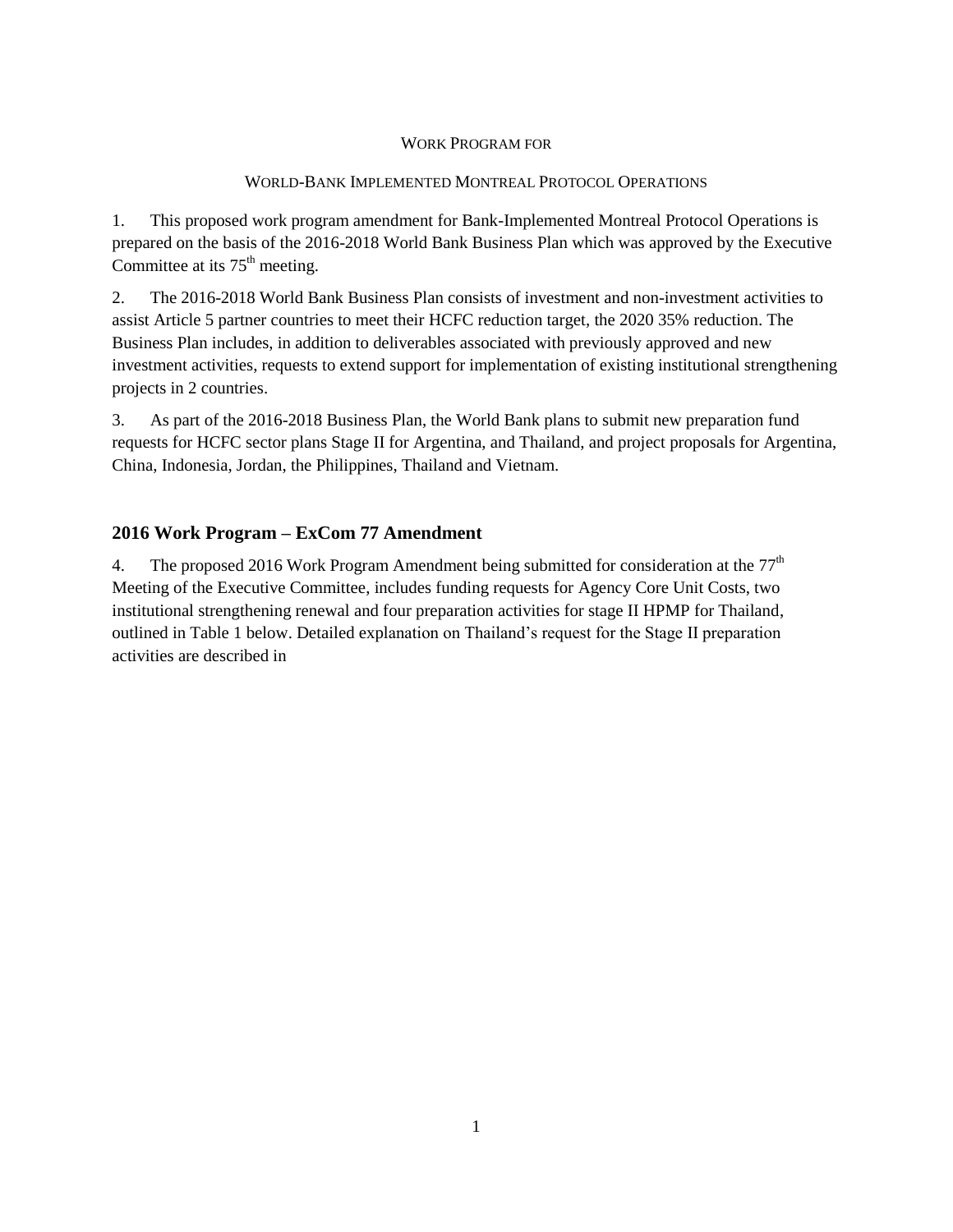## 5. [Annex](#page-13-0) 1.

<span id="page-13-0"></span>

| Country      | <b>Request</b><br>(US\$) | <b>Support</b><br><b>Costs</b><br>(US\$) | <b>Duration</b> | <b>Description</b>                                                                                                            |
|--------------|--------------------------|------------------------------------------|-----------------|-------------------------------------------------------------------------------------------------------------------------------|
| Jordan       | 188,586                  | 13,201                                   | 2 years         | Extension of Institutional Strengthening project<br>(Phase XII)                                                               |
| Thailand     | 443,735                  | 31,061                                   | 2 years         | Extension of Institutional Strengthening project<br>(Phase VIII)                                                              |
| Thailand     | 90,000                   | 6,300                                    | 1.5 years       | Project preparation for Stage II HPMP in<br>accordance with Decision 71/42                                                    |
| Thailand     | 120,000                  | 8,400                                    | 1.5 years       | Project preparation for Stage II foam sector plan<br>in accordance with Decision 71/42                                        |
| Thailand     | 90,000                   | 6,300                                    | 1.5 years       | Project preparation for Stage II refrigeration<br>sector plan (commercial refrigeration) in<br>accordance with Decision 71/42 |
| Thailand     | 90,000                   | 6,300                                    | 1.5 years       | Project preparation for Stage II solvent sector<br>plan in accordance with Decision 71/42                                     |
| Global       | $\Omega$                 | 1,725,000                                | 1 year          | <b>Agency Core Unit Costs</b>                                                                                                 |
| <b>Total</b> | 1,022,321                | 1,796,562                                |                 |                                                                                                                               |

*Table 1: Funding Requests Submitted for Consideration by the 77th Meeting of the Executive Committee*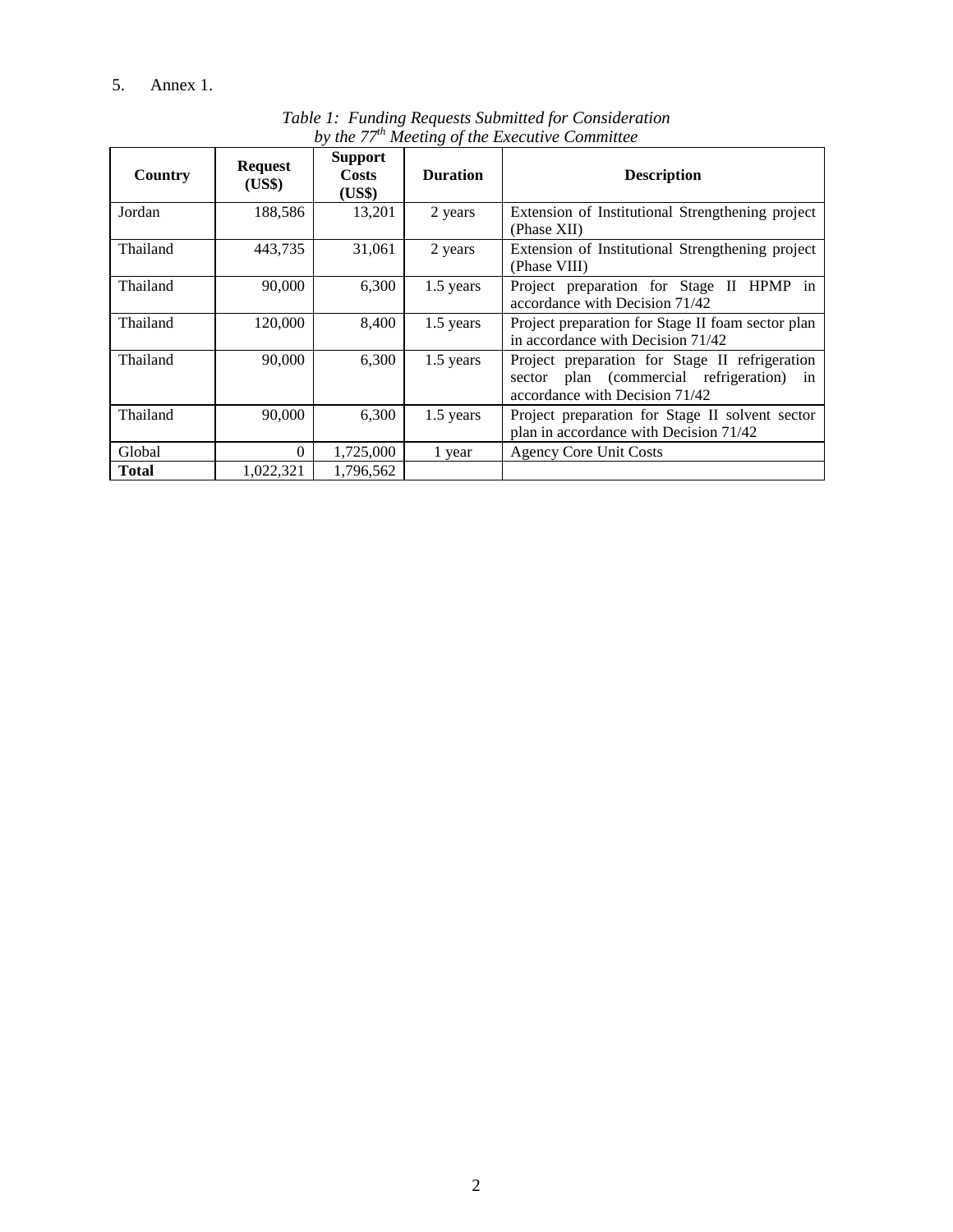#### **Annex 1:**

#### **Request for project preparation for Stage II HPMP and HCFC Refrigeration Sector Plans: Air Conditioning and Servicing for Thailand**

1. The Government of Thailand has requested the Bank to prepare a Stage II HPMP and HCFC foam, commercial refrigeration, and solvent sector plans. The survey for Stage I HPMP estimated the sector distribution of HCFC consumed for 2010 as shown in the following table:

| Consumption (MT)                    | 2010  |
|-------------------------------------|-------|
| HCFC-22 Manufacturing               | 8,805 |
| HCFC-22 Servicing                   | 5,991 |
| HCFC-123 Installation               | 52    |
| HCFC-123 Servicing                  | 73    |
| <b>HCFC-141b Foam Manufacturing</b> | 1,723 |
| HCFC-141b Solvents                  | 198   |
| HCFC-225 Solvents                   |       |

| Table 1: 2010 HCFC Consumption in Manufacturing and Servicing in Thailand |  |  |  |
|---------------------------------------------------------------------------|--|--|--|

\*HCFC-224, HCFC-142b are excluded because of negligible use in equipment servicing.

2. According to the Agreement between the Government of Thailand and ExCom, the starting point and remaining eligible consumption is shown in the table below.

|                            | Starting point for<br>aggregate reductions in | Phased out by Agreement<br>and previously approved | Remaining eligible<br>(ODP tonnes) |
|----------------------------|-----------------------------------------------|----------------------------------------------------|------------------------------------|
|                            | consumption (ODP                              | project(s)                                         |                                    |
|                            | tonnes)                                       | (ODP tonnes)                                       |                                    |
| HCFC-22                    | 716.57                                        | 67.86                                              | 648.74                             |
| <b>HCFC-123</b>            | 3.20                                          | 0.00                                               | 3.20                               |
| <b>HCFC-124</b>            | 0.08                                          | 0.00                                               | 0.08                               |
| HCFC-141b                  | 205.25                                        | 151.68                                             | 53.57                              |
| $HCFC-142b$                | 0.12                                          | 0.00                                               | 0.12                               |
| HCFC-225, 225ca and 225cb  | 2.30                                          | 0.00                                               | 2.30                               |
| Sub-total                  | 927.52                                        |                                                    |                                    |
| HCFC-141b in imported pre- | 15.68                                         | 15.19                                              | 0.49                               |
| blended polyols            |                                               |                                                    |                                    |
| Total                      | 943.20                                        | 234.73                                             | 708.5                              |

Under Article 7 data reporting, Thailand consumed 773.11 ODP tonnes of HCFCs in 2015, a reduction of 91.34 ODP tonnes from the 2014 consumption level.

3. The Stage I HCFC Phase-out Management Plan (HPMP) of Thailand was submitted for the consideration of the Executive Committee (ExCom) at its  $66<sup>th</sup>$  Meeting and was approved at the  $68<sup>th</sup>$  Meeting. The total grant funds approved in principle by the ExCom for the period of 2012 – 2018 is US\$23,052,037 inclusive of the bilateral support from the Government of Japan in the amount of US\$302,965 and agency support cost of US\$1,631,820. With this level of grant funds from the ExCom, Thailand agrees to reduce its consumption of HCFCs within the baseline level (average consumption of HCFCs between 2009 and 2010) by 2013, and reduce its consumption further to the level not exceeding 90% of the baseline level by 2015 and 85% of the baseline level by 2018.

4. The first annual tranche (2012) of US\$4,817,166 was released to the Bank upon the approval of the Stage I HPMP. Additional grant funds of US\$302,965, which is the bilateral contribution of the Government of Japan, were subsequently released to the Bank. Subsequently,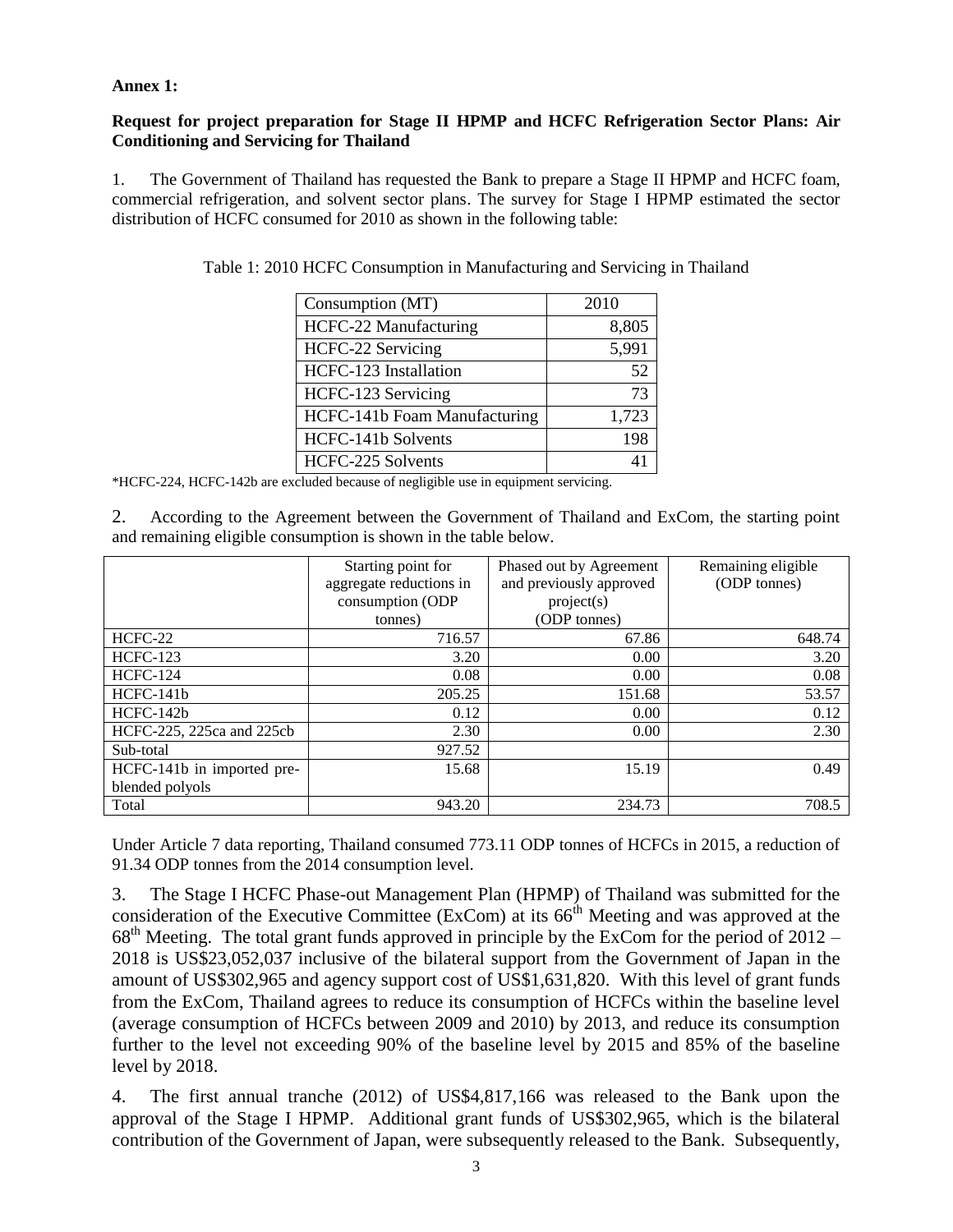the 2013 funding tranche of US\$ 9,706,154 was approved by the ExCom at its  $74<sup>th</sup>$  Meeting in May 2015. However, the actual funding was released to the Bank in early 2016 after the satisfactory 2013 and 2014 HCFC consumption verification report was submitted to the Multilateral Fund Secretariat.

### **Progress in implementation of Stage I HPMP**

5. Immediately after the ExCom's approval of the Stage I HPMP for Thailand in December 2012, DIW established an import quota system for HCFCs in January 2013. The 2013 HCFC import quotas for all eligible importers were issued on January 21, 2013. In addition, DIW established a coordinating committee to review regulations related to flammable materials in order to facilitate safe introduction of HFC-32 in the manufacturing and installation of HFC-32 residential air-conditioning units.

6. After approval of the second funding tranche, seven additional sub-grant agreements for conversion in the air-conditioning sectors. With these additional sub-grant agreements, the total commitment for ten air-conditioning conversion sub-grants reaches \$7,514,044. Of which, \$1,502,805 was disbursed to the ten beneficiaries.

7. By June 2016, three air-conditioner manufacturers completed installation of new equipment and started production of HFC-32 air-conditioners. The total HCFC phase-out of these three enterprises is 226.55 MT. Experience of these completed sub-projects confirms that for airconditioners with cooling capacity of  $9,000 - 24,000$  BTU per hour the energy performance improves by  $5 - 10\%$  and cooling capacity increases by 8 % in comparison with equivalent HCFC-22 models.

8. In addition, nine foam enterprises signed sub-grant agreements in 2015 and in early 2016. Thus far, the total commitment for the foam sector amounts to \$3,351,140 with total phase-out of 373.25 MT. The cumulative disbursement to the foam sector is \$1,662,996. Two foam enterprises completed their conversions with the total phase-out of 94.41 MT in early 2016.

9. There are still 60 individual sub-projects and one group project with 30 beneficiaries in the sub-project pipeline. The resource requirement for the sub-projects in the pipeline is more than US\$3 million. Thailand expected that by the end of the calendar year 2016 these projects in the pipeline will be fully committed. According to the PU foam group of the Federation of Thai Industry, additional enterprises would express their interest to participate in this project during the second half of 2016 when the regulation drafting process is in the advanced stage.

10. According to the plan proposed in the original HPMP and the 2015 annual work program, Thailand will carry out bans on the use of HCFC-141b in the foam sector (except spray foam applications) and in the air-conditioning sector for air-conditioning units with cooling capacity lower than 50,000 BTU per hour by 1 January 2017. Two stakeholder workshops were organized. The first one was held in April 2016 to formally announce the policy of the Government to issue the aforementioned bans. The second workshop was held in August 2016 to solicit input from stakeholders on the draft regulations. The final draft regulations are expected to be completed by September and will be submitted for the Government's approval before the end of 2016.

11. To date, the disbursement against the first (2012) annual tranche reaches \$1,367,088 (28 % of \$4,817,166) and the disbursement against the second (2013) annual tranche reaches \$2,060,997 representing 21% of \$9,706,154. The HCFC consumption in 2015 is 773.11 ODP tons against the associated target of 835 ODP tons.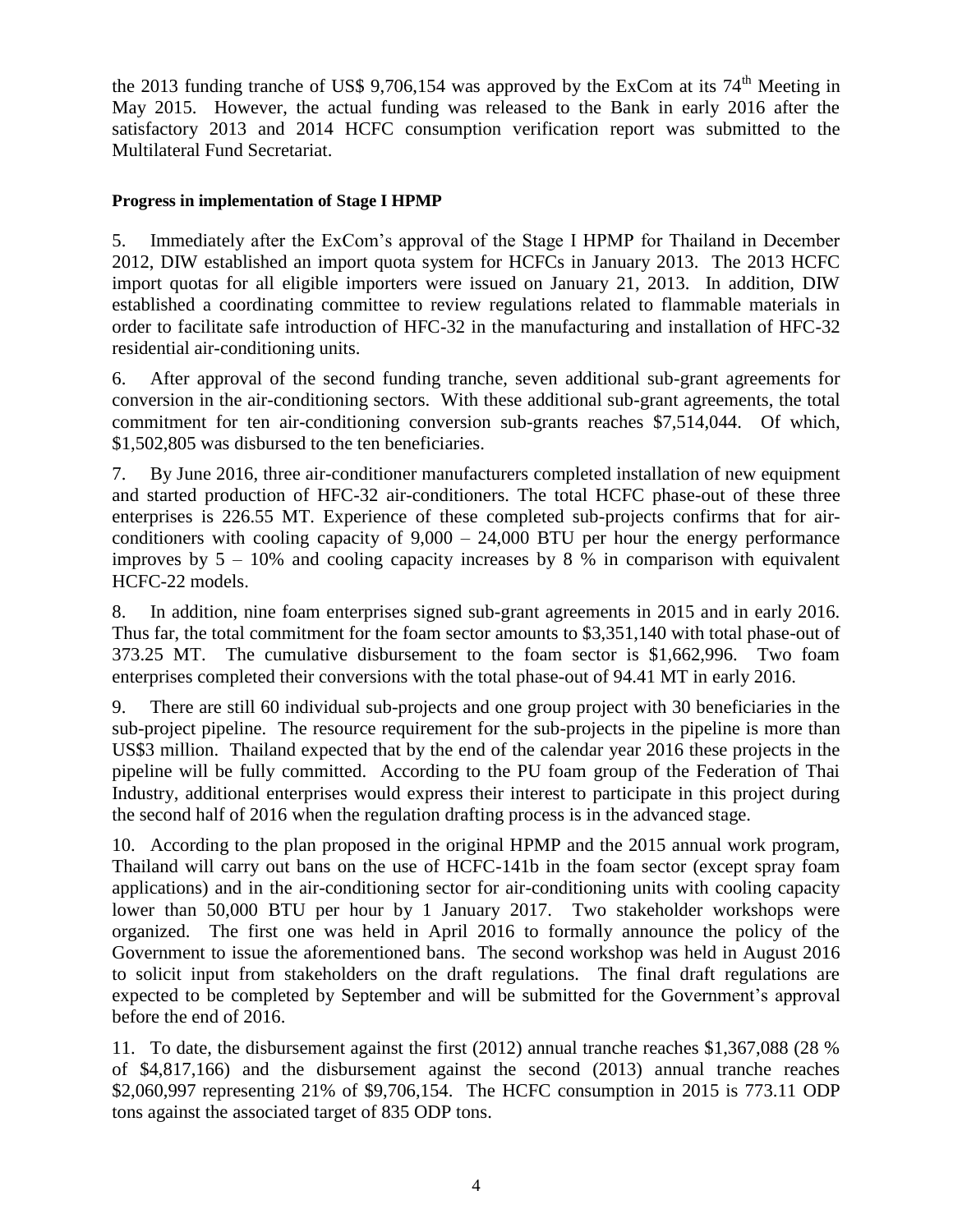## **Preparation Activities**

12. For the preparation of Stage II overarching HPMP, the survey will update HCFC consumption in all sectors. According to Thailand 2015 report on the progress of implementation of Country Programme, there is still consumption of HCFC-141b in the foam sector including those in imported pre-blended polyol. Thus, Stage II overarching HPMP would need to consider how to address these remaining consumption in the spray foam sector.

13. For the commercial refrigeration and solvent sectors, preparation activities will include a survey via questionnaire and follow up by site visits as well as technical assessment to determine proper choices of low/lower GWP alternatives. There will be stakeholder consultations since companies with different level of consumption may be eligible for different alternatives due to limited funding from the ExCom.

14. The request for project preparation fund would allow the Bank to prepare Stage II overarching HPMP and HCFC Foam, Commerical Refrigeration, and Solvent Sector Plans that will enable Thailand to meet the 35% reduction target by 2020.